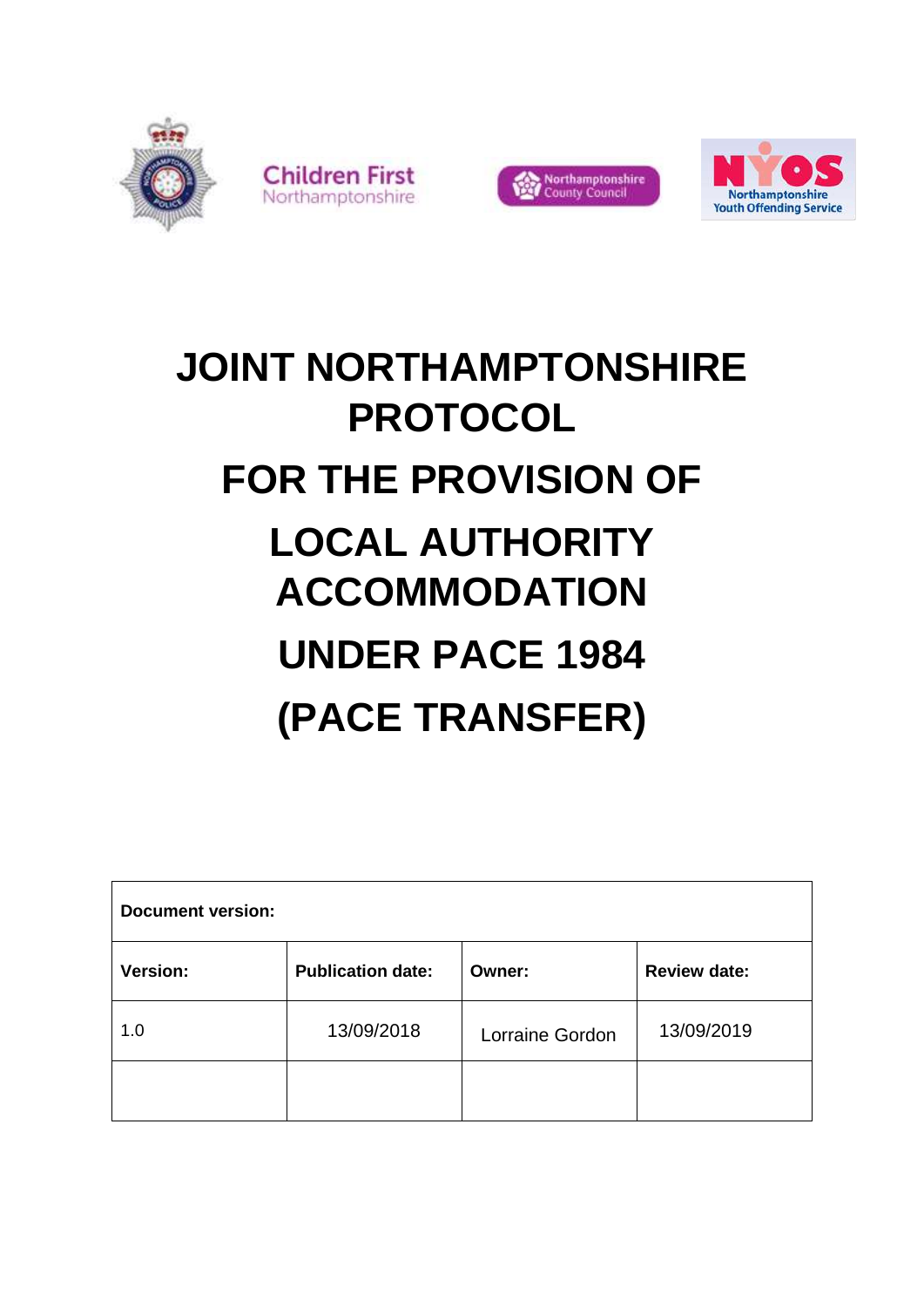## **1.0 Aims**

- 1.1 The aim of this protocol is to safeguard children and young people through avoiding, so far as is practicable, their detention overnight in police custody following charge and the denial of bail.
- 1.2 The protocol is also intended to clarify the duties and responsibilities of agencies in the management of arrangements for the transfer to Local Authority Accommodation (LAA) of children and young people (aged 10 to 17 years) charged and denied police bail.

## **2.0 Scope**

- 2.1 This protocol applies to children and young people (aged 10 to 17 years) who have been charged with offences and refused bail. It does not apply to young people who are charged with breach of bail, breach of the peace or arrested on warrant.
- 2.2 This protocol represents a voluntary agreement between the following organisations:
	- Northamptonshire Police
	- Northamptonshire County Council
	- Northamptonshire Youth Offending Service
- 2.3 There will be instances where a child resident in one Local Authority Area is held in a custody suite situated within another Local Authority area. To avoid confusion the Designated Local Authority in whose area the child resides is legally the **responsible authority**, and in the first instance the custody suite must contact the responsible Authority for where the young person resides. This would be the Emergency Duty Service for out of hours contact.
- 2.4 The protocol will be subject to annual review to ensure it is effective in meeting the key aims set out above.

## **3.0 Background**

- 3.1 Her Majesty's Inspectorate of Probation (HMIP) report, 'Who's Looking Out for the Children' (2011), identified a number of significant safeguarding concerns relating to the experiences of children whilst in police detention. Local Safeguarding Children's Boards in each Local Authority area are responsible for monitoring the recommendations within this report; in Northamptonshire, this responsibility sits with Northamptonshire safeguarding Children Board (NSC). A key concern identified in the report is the overnight detention of children in police cells after police bail is denied, as opposed to transfer to accommodation provided by a Local Authority (LAA).
- 3.2 HMIP reiterated that Section 11 of the Children Act 2004, which "places a duty on key people and bodies to make arrangements to ensure their functions are discharged with regard to the need to safeguard and promote the welfare of children," applies equally to the police as it does to NHS bodies, local authorities and YOT. *Working Together to Safeguard Children* (2015) outlines how agencies should work together to safeguard and promote the welfare of children. This protocol sets out how this will be achieved for children and young people refused bail by the Police. In conclusion, the HMIP report 'Who's Looking Out for Children' stated that: "…the children and young people who are processed through police custody are potentially the most vulnerable of the vulnerable,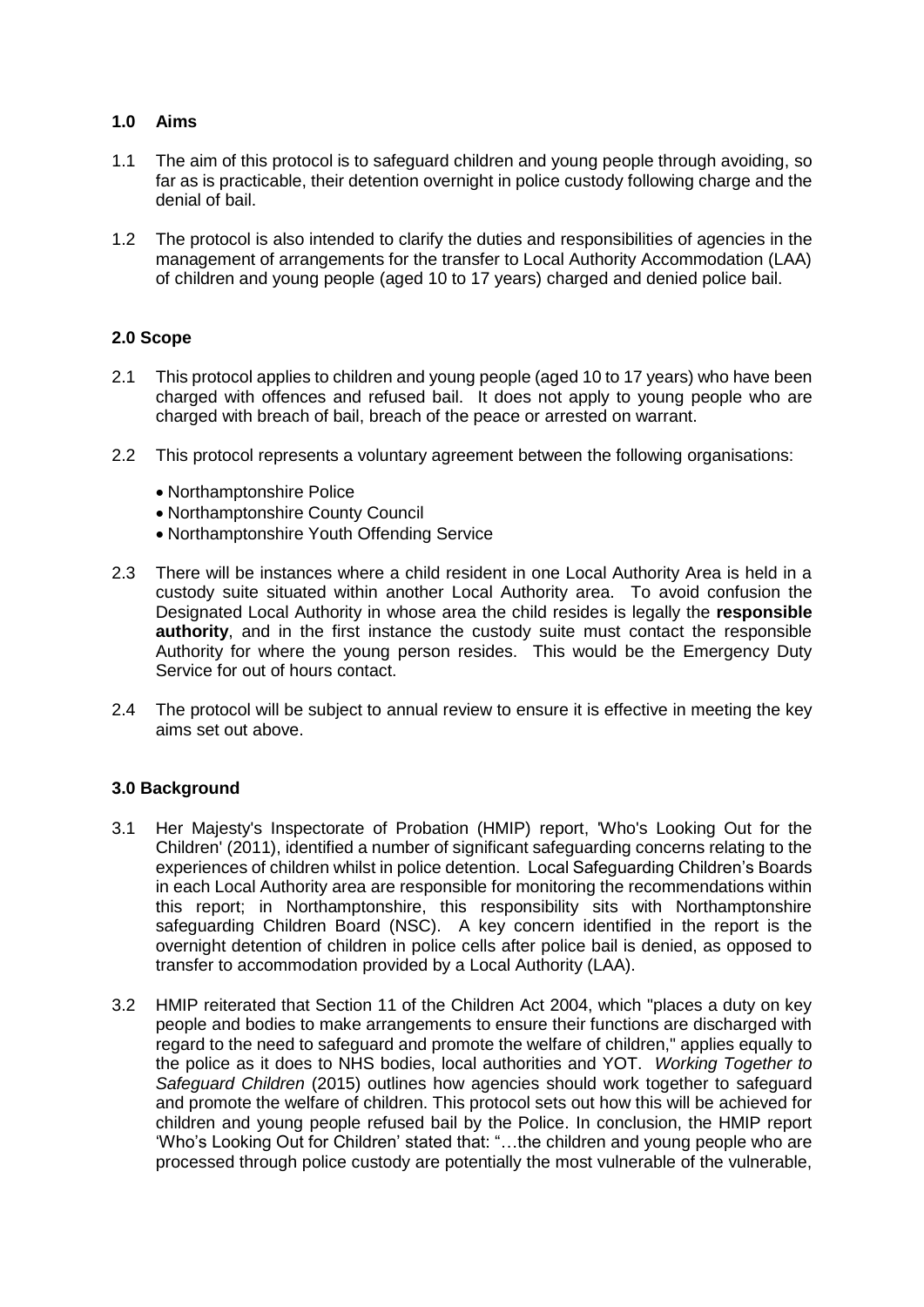and the least able to represent their own best interests, control their behaviour, and communicate their needs."

## **4.0 Legal Context**

### **4.1 Police Powers to Deny Bail**

- 4.1.1 When the police decide they have sufficient evidence to charge a child or young person with an offence, they have a number of options, depending on the circumstances.
- 4.1.2 Under the Bail Act 1976, there is a general presumption that bail will be granted without conditions but there are exceptions that apply to children and young people as well as adults. Section 38 of the Police and Criminal Evidence Act (1984) (PACE) stipulates that, where the police charge a child or young person with an offence, the custody officer must decide whether to grant or deny bail (with or without conditions).
- 4.1.3 PACE specifies that a person may be refused bail and continue to be detained following charge if the custody officer believes the person would (it should be noted that having no fixed abode is not a reason in itself to deny bail):
	- Fail to appear in court
	- Commit further offences

or it is necessary:

- For their own protection
- To prevent harm to others
- To prevent interference with justice/investigation, or
- There is doubt about their identity/name & address

Additionally, for a child or young person:

- If the custody officer believes that he ought to be detained in his own interests.
- 4.1.4 Section 38 PACE (1984) details the requirements that a custody officer must consider before deciding to detain a person after he/she has been charged: Where a custody officer authorises an arrested **child or young person** to be kept in police detention under subsection (1), the custody officer shall **ensure that the arrested child or young person is moved to local authority accommodation unless he/she certifies:**
	- (a) that, by reason of circumstances as are specified in the Police Juvenile Detention Certificate it is impracticable for him to do so;

It is acknowledged that whilst thick fog / heavy snow / no available beds within a reasonable distance may meet the impracticability test, **a suspicion that he/she would abscond would not**. The accommodation referred to is not secure accommodation, which is only relevant to (4)(b) below. The Local Authority has discretion as to the type of accommodation provided and Home Office Guidance states that this is not a factor the custody officer is allowed to consider when deciding if the transfer is 'impracticable'.

(b) in the case of an arrested juvenile who has attained the age of 12 years, that no secure accommodation is available and that keeping him/her in other local authority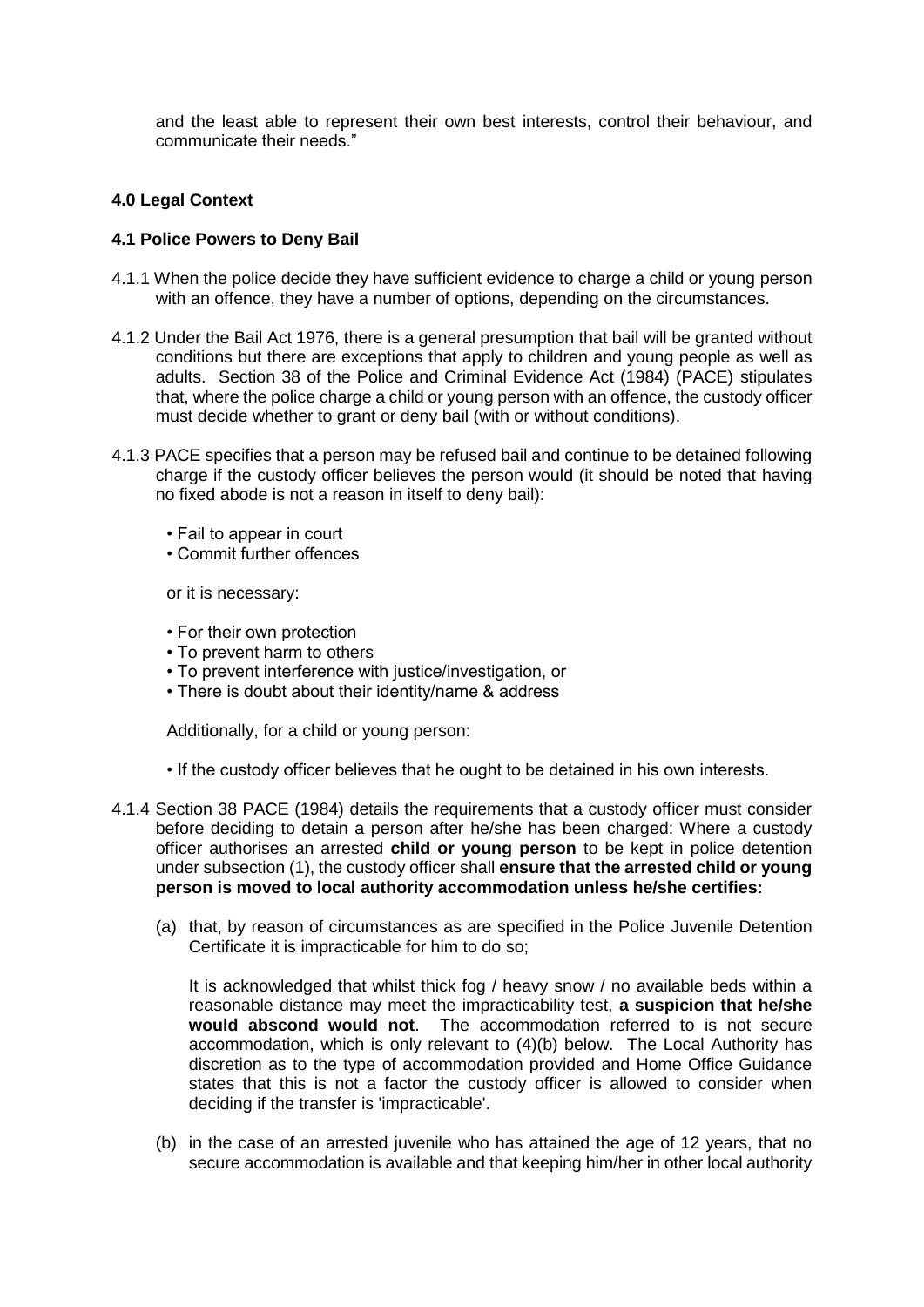accommodation would not be adequate to protect the public from **serious harm**  from him/her.

(PACE) 1984 states that **'serious harm for a juvenile** (charged with a violent or sexual offence) shall be construed as **death or serious injury, either physical or psychological'**.

- 4.1.5 In all cases where denial of bail is being considered, Northamptonshire Police should have regard to the views of the person who has acted as Appropriate Adult. In particular, where that individual is a representative of the Local Authority or Catch22, useful information may be available to assist in the making of that decision.
- 4.1.6 In order to ensure compliance with PACE, **a Juvenile Detention Certificate will be completed in all cases where a juvenile remains in custody.** This shall be produced to the court before which he/she is first brought and sent to the Children's social Care Team/EDT and YOS via secure email.

## **4.2 Local Authority Duty to Accommodate Child on Police Request**

- 4.2.1 Section 21 of the Children Act 1989 directs that the Local Authority has a duty to accept the child or young person in response to a request from the police. It is for the Local Authority to determine the type of accommodation provided (be that family or friends, children's home, foster care for example) **unless** the child has attained 12 years **and** it is necessary to protect the public from serious harm. Where the latter apply the Police shall request secure accommodation and ensure that the rationale for that request is clearly communicated to the Local Authority.
- 4.2.2 When a child or young person is likely to be refused bail, **immediate** contact must be made with the Local Authority MASH Service Manager during office hours, and the Emergency Duty Team (EDT) out of hours when requesting appropriate accommodation under the above. Beginning this process as early as possible is critical to the reduction in delay.
- 4.2.3 The Custody Officer shall make a comprehensive detention log entry detailing to whom they spoke and the outcome, including the reasons why appropriate accommodation cannot be provided. A similar record of the discussions shall be kept by the Local Authority.

## **5.0 Arrangements for transfer**

- 5.1 During normal office hours of 9am and 5pm, Monday to Friday, Police shall contact the Court to establish if the young person will appear before 5pm.
- 5.2 If, within normal office hours (above), the court indicates that this will not be possible, the police should contact the Local Authority MASH directly to request a transfer to local authority accommodation.
- 5.3 Outside normal office hours (above) all requests for transfer should be made to the relevant Emergency Duty Team (EDT).
- 5. 4 The Police must nevertheless make arrangements to transfer the young person to local authority accommodation in **every** case unless: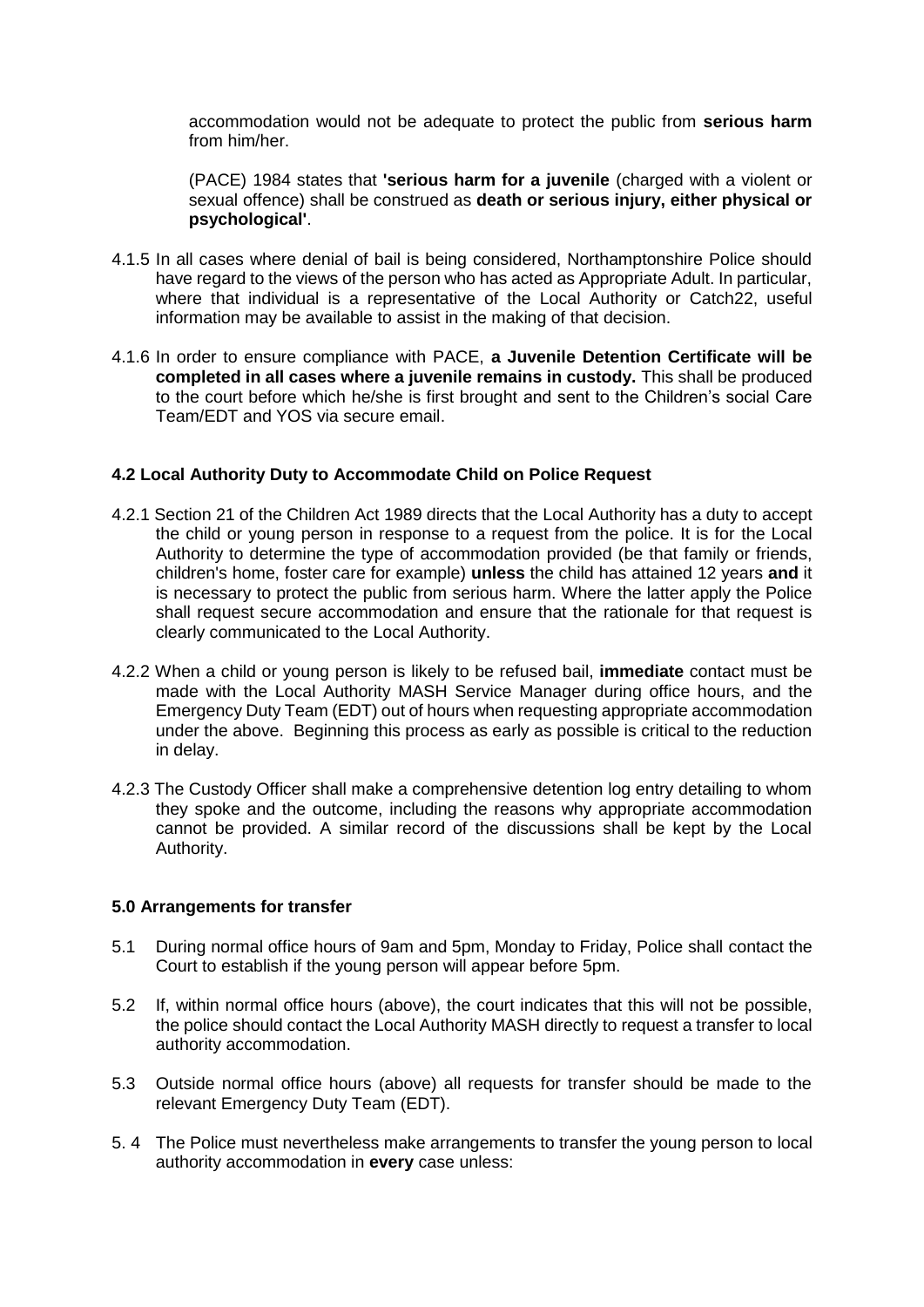- It is impracticable ( please note the very high threshold for impracticable, as above).
- There is a risk to the public of serious harm from that juvenile **and** no secure accommodation is available.
- 5.5 The lack of secure accommodation does not provide a justification for not transferring the young person to local authority accommodation **unless the young person is charged with a violent or sexual offence and** there is evidence of a risk of a further offence resulting in 'death or serious personal injury'. **In such cases, the police** shall consult with the relevant EDT who have indicated that secure accommodation cannot be made available.
- 5.6 Should police make the decision **not** to transfer a young person to local authority accommodation, the reasons under the PACE Code of Practice (16.10) **shall** be clearly recorded on the Police Juvenile Detention Certificate which must be sent by secure email to the local YOT and presented to the court the next morning.
- 5.7 Once a charging decision is made by the police it is acknowledged that in exceptional circumstances transfer to Local Authority accommodation may be impractical and not in the best interests of the child or young person. This decision shall be clearly recorded and referred to the Strategic Manager for Safeguarding & MASH or the on-call Strategic Manager in the absence of that individual or out of hours and the Duty Inspector. Any requests made very near to this time should ensure that the young person is 'transfer ready'.
- 5.8 Where a young person originates from the Northamptonshire area, police will contact the Local Authority or EDT (out of hours) relevant to the child's normal place of residence.
- 5.9 Where a young person originates from a local authority **outside** of Northamptonshire, the police must notify the Local Authority or EDT local to the custody suite. Where a child is from out of area it will be EDT or the Local Authority's responsibility to liaise with the Home LA to seek their permission or instruction.
- 5.10 If the young person requires physical or mental health medical assessment or treatment, whilst detained, the Police will ensure that it is provided, in line with current custody health care arrangements. In order to place the child or young person safely, MASH/EDT should request this information from the relevant healthcare provider and pass that information to PMS.
- 5.11 Where the Local Authority worker is able to identify a suitable placement, these arrangements can be made through normal processes. Where no suitable placement is identified, or the Local Authority worker disagrees with the decision to transfer this **must** be escalated to the relevant Strategic Manager without delay. Please see section 7.0 below for the escalation process.
- 5.1.2 The Local Authority and Northamptonshire Police will work together to ensure the placement provider receives sufficient information about the child or young person to ensure they can meet their needs and deal with any presenting risks.
- 5.13 The responsible Local Authority will arrange transport for the child or young person to the accommodation placement. In Northamptonshire, this is currently provided as part of a contract with Catch22. The placement will receive the young person transported to the establishment and provide overnight accommodation. If there is an unreasonable delay in Catch22 transport, the Police will consider transporting the child a reasonable distance or assisting with the transport.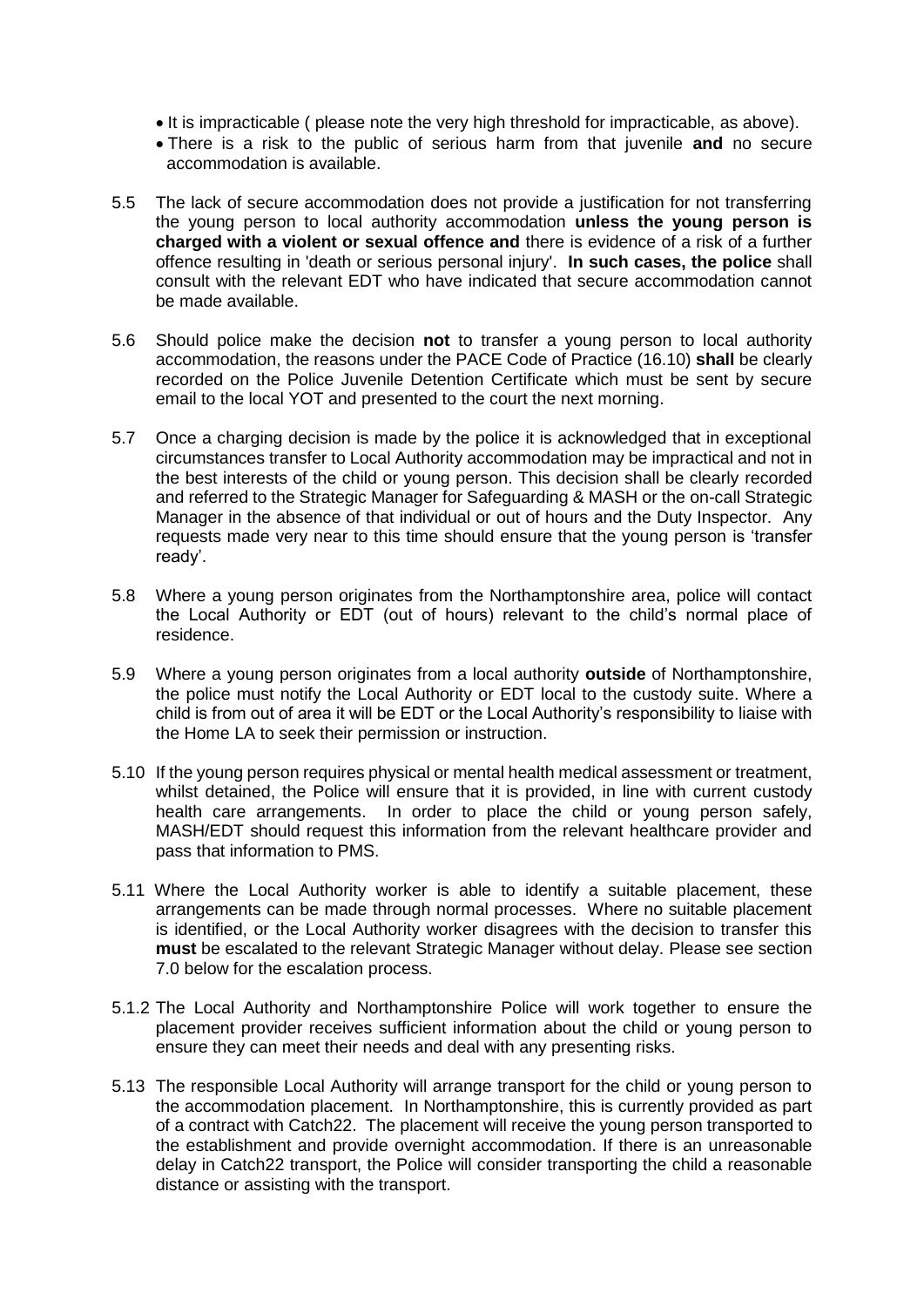- 5.14 The Police will complete and provide the placement provider with a copy of the form PER Form (Prisoner Escort Record), to provide relevant information to the placement.
- 5.15 The Local Authority, via the contract with Catch22, will make arrangements, appropriate to the accommodation arrangement put in place, to transport the child or young person to the next available court.
- 5.16 The Local Authority must notify the YOT by email of all cases where the transfer to local authority accommodation did not take place and the rationale given by the police.

## **6.0 Arrangements during transfer**

- 6.1 Where the transfer is anticipated to be for more than one night, additional activity may be necessary to support the placement. Northamptonshire YOS Interventions Team can be approached by PMS during office hours: on Saturday and Sunday mornings, EDT can contact the YOS Duty Manager. Necessary additional activity to support the placement can then be agreed, and may be undertaken in partnership with Catch22.
- 6.2 Catch22 has the responsibility of collecting the child or young person and transporting them to the next available Court sitting in the County. Catch22 staff should remain with the child or young person until they are able to hand over responsibility to the YOS Court Duty Officer in person.
- 6.3 Northamptonshire YOS will provide a Court Duty Officer to attend any Court at which a child or young person is being produced following the withholding of bail, whether that child or young person has been PACE Transferred or not

## **7.0 Escalation**

- 7.1 It is acknowledged that on occasion there might be a disagreement between Local Authority social care staff and Police custody staff on how a child or young person should be dealt with under the protocol. If matters cannot be resolved, both parties should request that matters are escalated for review by senior officers.
- 7.2 The Duty Inspector with responsibility for the custody suite where the child or young person is held shall perform this role for Northamptonshire Police. If necessary, they can notify the Duty Superintendent The Strategic Manager - Safeguarding and MASH or the on-call Strategic Manager (including out of hours) shall provide this function on behalf of the Local Authority. Please see Appendix E for contact arrangements.
- 7.3 Both parties shall ensure an accurate record of any escalation is kept.

#### **8.0 Monitoring and Review**

8.1 Northamptonshire Police will provide regular data reports on the numbers of children and young people detained by Police; those denied bail and those for whom accommodation is requested from the Local Authority. For the Local Authority, PMS will confirm what provision was put in place, and the outcomes. This data will support the monitoring arrangements put in place by the NSCB to determine the effectiveness of this protocol in safeguarding children and young people.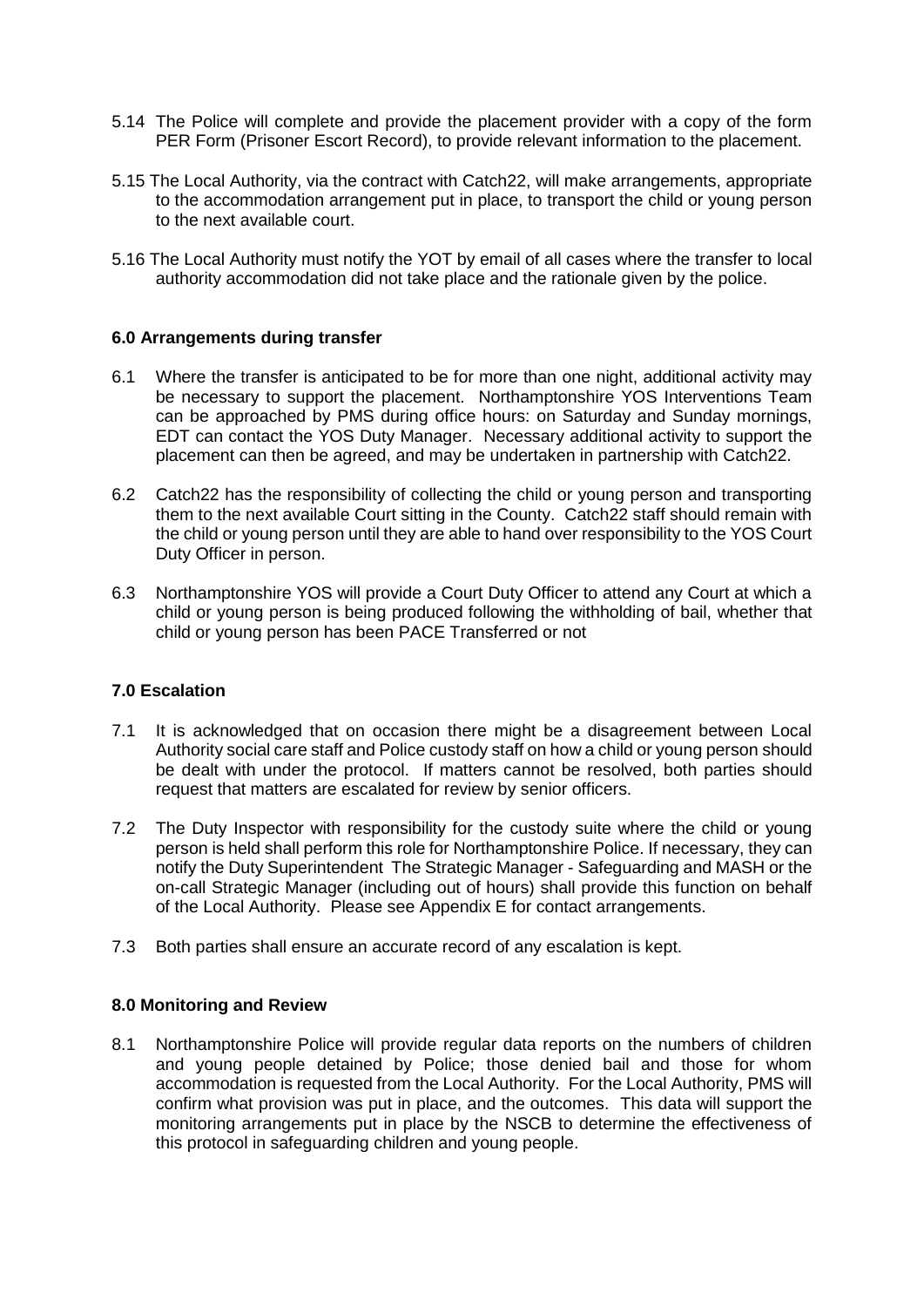- 8.2 The Local Authority and Police should monitor the numbers of children and young people denied bail and the effectiveness of the protocol and reassure the NSCB of the effectiveness of the services being provided. Where possible, this will include the views of or information from the child or young person concerned. This will be achieved via regular meetings between the three parties to this protocol at which all cases of children and young people either held by the Police for Court or PACE transferred will be reviewed and any necessary practice changes agreed. The frequency of these meetings will be agreed by the identified group. Where necessary, they may occur weekly and should not be less frequent than quarterly . A report will be made to the NSCB at least six-monthly to support their oversight of the protocol's implementation.
- 8.3 This protocol shall be kept under annual review to ensure that it delivers it key aims, in particular reducing to a minimum the numbers of children and young people detained in police custody.

## **9.0 Authorisation**

9.1 This protocol has been authorised by each of the participating agencies as set out below.

Detective Chief Inspector Lorraine Gordon, Public Protection Northamptonshire Police Date:

..

W'anoan

………………………. Walter McCulloch, Director for Children First Northamptonshire Northamptonshire County Council Date:

MAGde

Mike Hodgson, Head of Service Northamptonshire Youth Offending Service Date: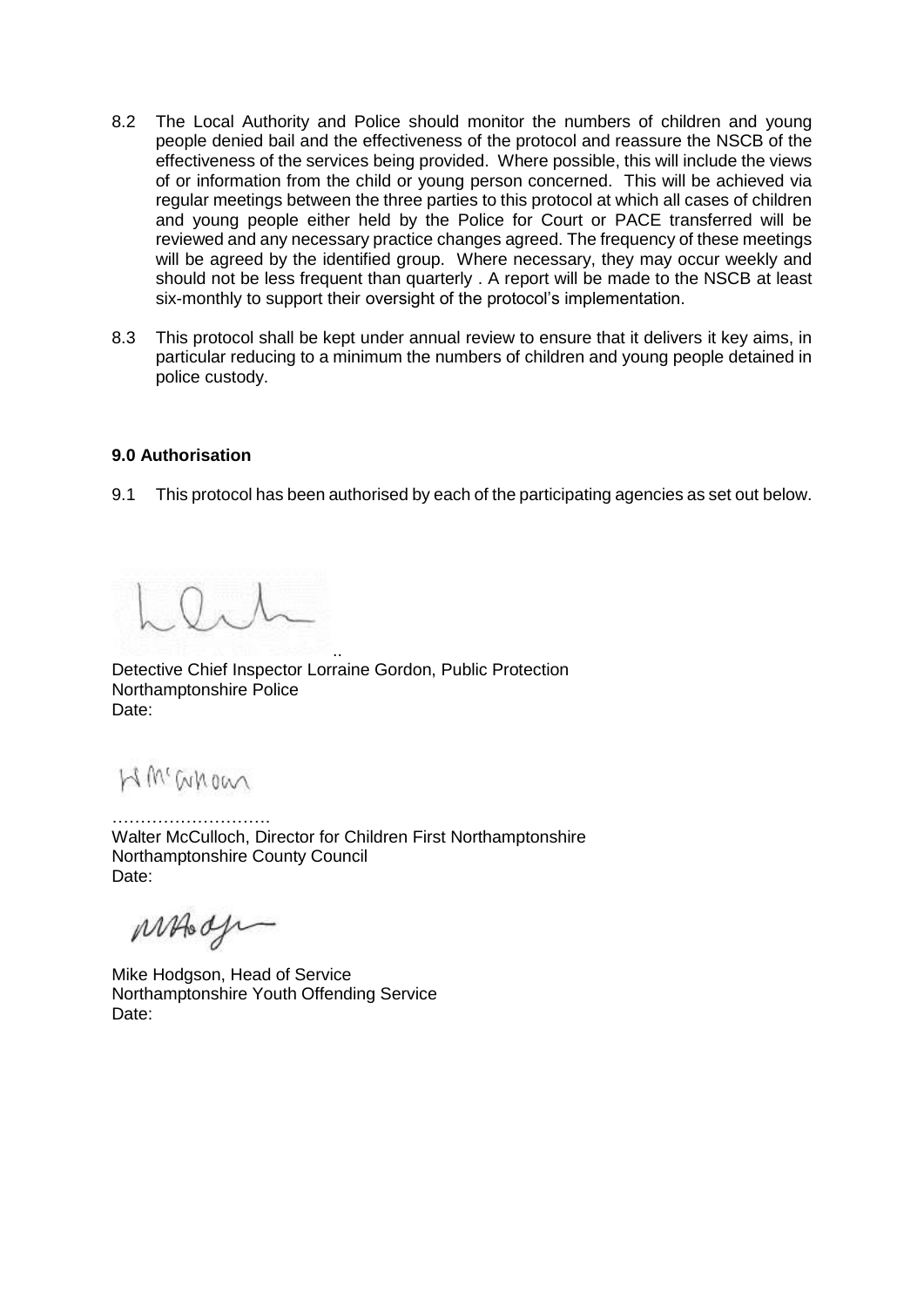## **Appendices**

| Appendix A | Process for PACE Transfer & Secure Accommodation              |
|------------|---------------------------------------------------------------|
| Appendix B | Procedure for dealing with Youths after charge                |
| Appendix C | National Appropriate Adult Network: LA Accommodation Guidance |
| Appendix D | <b>Juvenile Detention Certificate</b>                         |
| Appendix E | Contact arrangements required for PACE Transfer               |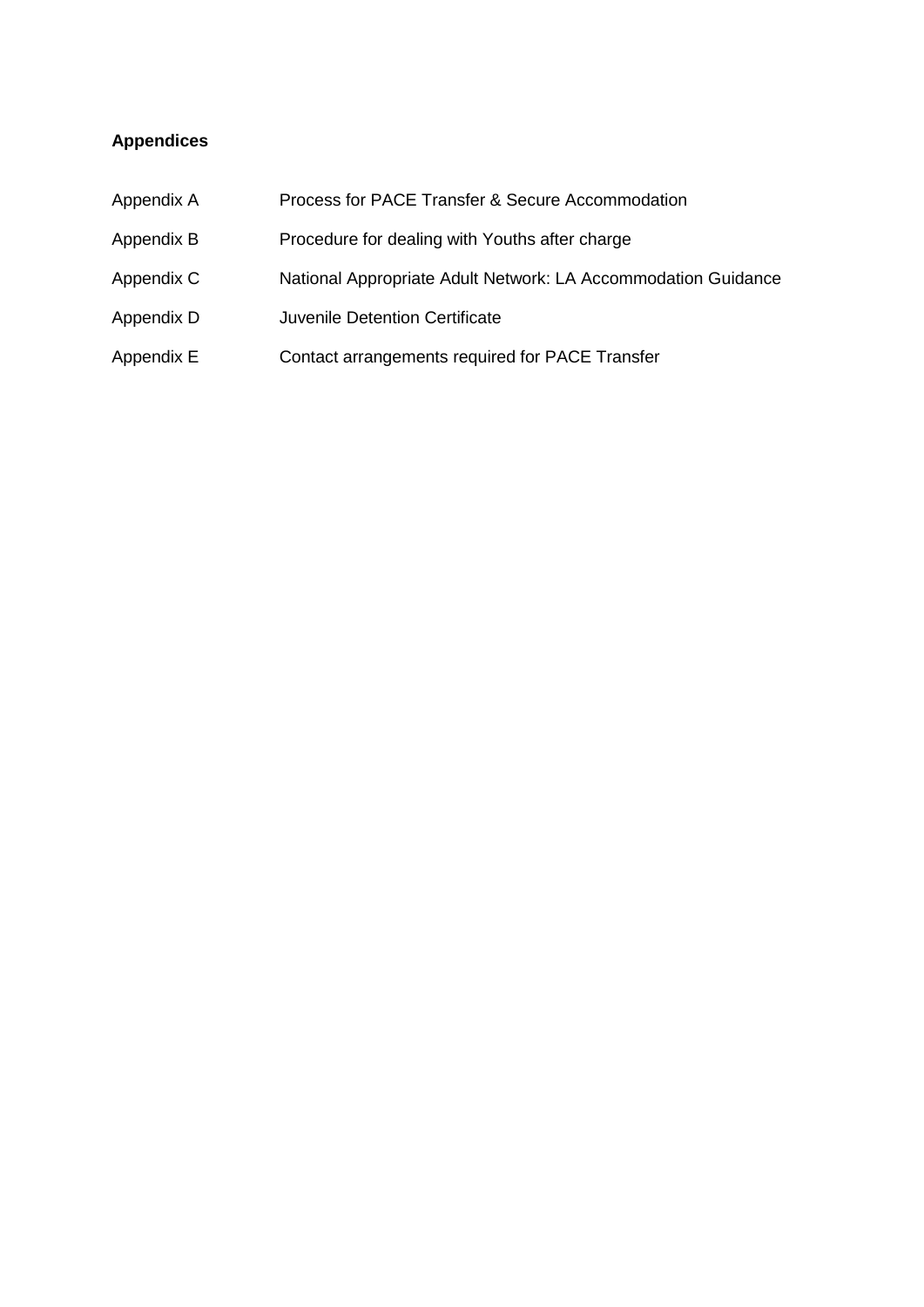## **Appendix A - Process for PACE Transfer & Secure Accommodation**

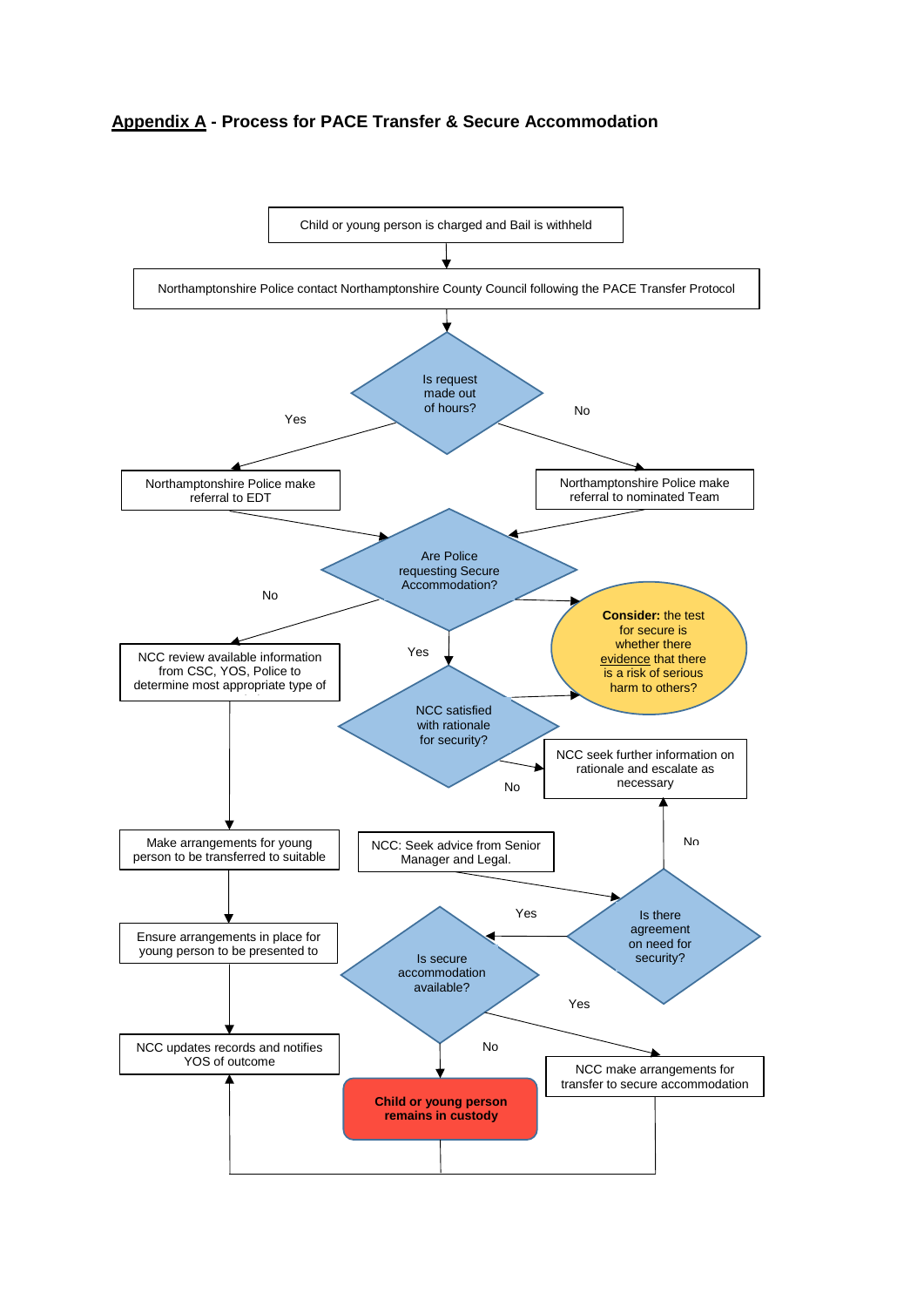#### **Appendix B - Process Map – Procedure For Dealing With Youths After Charge**

To Comply with Legal Aid, Sentencing and Punishment of Offenders Act 2012 (LAPSO)



Morning Duty Inspector is responsible for ensuring compliance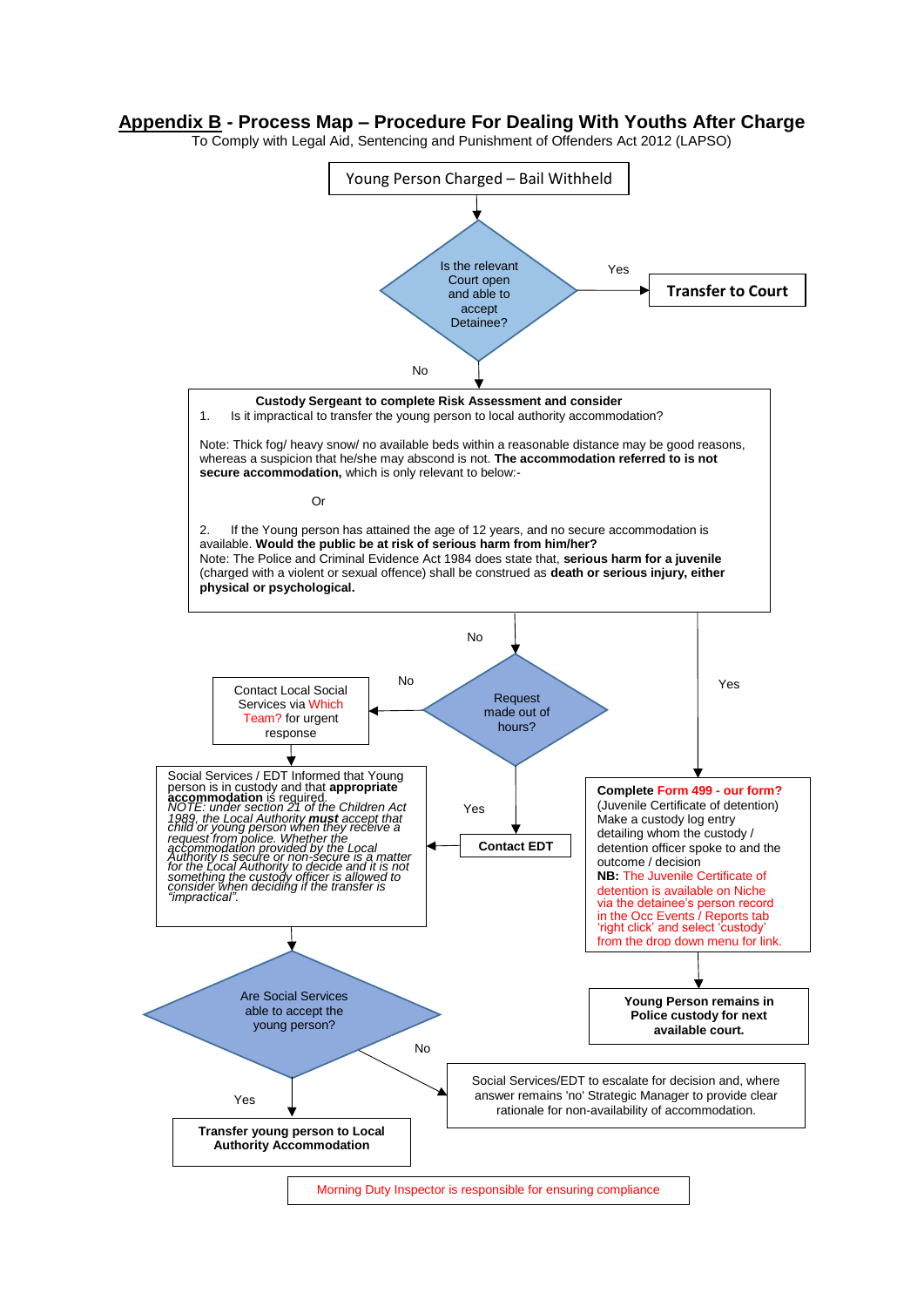## NAAN |Information



## **Local Authority Accommodation:**

A guide to the legal framework for post-charge transfers of children (under 18 years) to local authority accommodation

- Police & Criminal Evidence Act 1984 (PACE)
- Children Act 1989
- Secure Accommodation Regulations 1991
- Criminal Justice and Public Order Act 1994
- Criminal Justice Act 2003
- Criminal Justice and Courts Act 2015

First published: October 2014. This version: February 2018 Please note: The Home Office has now published official guidance on this subject

the national appropriate adult network limited • charity no. 1104765 • company no. 04680035 • www.appropriateadult.org.uk

## *Appropriate Adults (AA) and Local Authority Accommodation Transfers*

*AAs have a duty to safeguard the interests of detained children and a role in protecting their rights. This includes observing whether police and local authorities carry out their legal duties in relation to accommodation transfers, and telling them if they do not. AAs should also seek to identify any potential barriers to bail and inform YOT staff responsible for bail and remand support. This will enable YOT staff to meet their responsibilities as per Youth Justice Board Bail & Remand Case Management Guidance to liaise with police to address concerns through bail information and/or bail supervision & support.*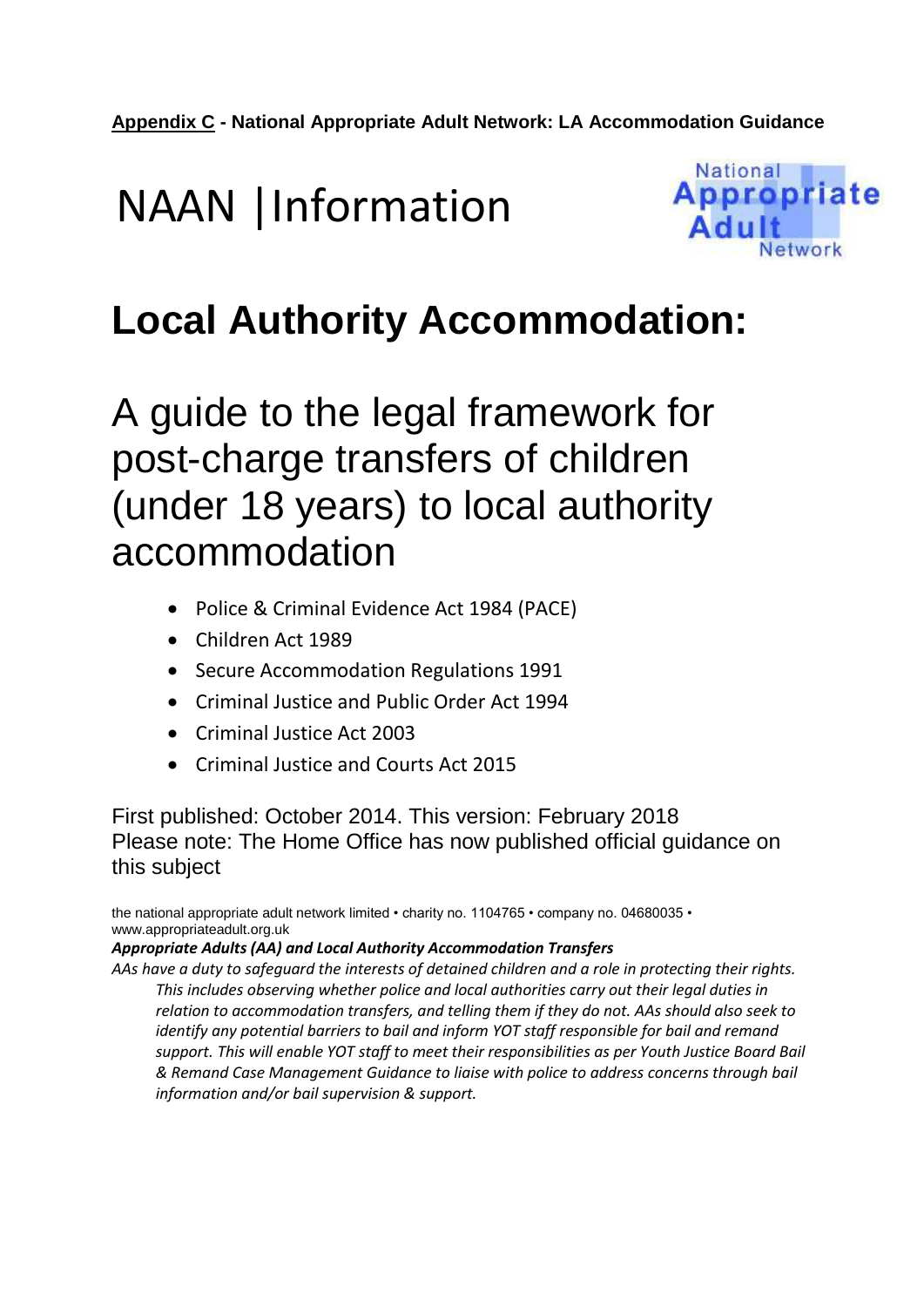#### POST CHARGE: Is hail refused?

- · Is it justifiable under PACE s.38(1)?
- Cannot be identified
- Prevent offending (imprisonable offences only) Bail Act 1976 Sch 1
- Prevent injury, loss or damage
- Prevent interference with justice or the investigation
- Own interests / protection (safeguarding)
- Believe won't answer bail

Arrested

on warrant

endorsed

**MCA 1980** 

Released on hail

· Duty to appear before court as directed

PACE s.47(3) or MCA 1980 s.117(2)(a).

. If grounds for refusing bail, consider

conditions Bail Act 1976 s.3A

for bail.

 $s.117(2)$ 

- Necessary to take a sample under PACE s.63B (age 14+ only)
- . OR Is child charged with a serious violent/sexual offence listed in CJPOA 1994 s.25(2) AND has previously been held in youth detention for any listed offence AND there are no exceptional circumstances to justify bail?

**Warrants & Breaches** 

Arrested for breach

of bail (Bail Act 1976)

s.7) (with no new

charge) or warrant

not backed for bail

(MCA 1980 s.13)







LA decision: Is secure accommodation appropriate? LA has discretion. Secure legal (but not mandatory) if. in the time before the first available court, a child is...

- . aged 12+ and either likely to abscond OR likely to injure themselves or others? (The modified test) Secure Accommodation Regulations 1991 s.6(1)(a) modifying Children Act 1989 s.25(1)
- · aged 10-11 and likely to abscond AND has history of absconding OR is likely to injure themselves or others? (The welfare test) Children Act 1989 s.25(1)

... if they are placed in other accommodation.

Is transfer practicable?

Impracticable e.g. extreme

weather; repeat requests no

of accommodation, staff, or

Home Office Circular 78/1992

transport. PACE s.38(6)(a)

response. NOT: behaviour; lad:

If not possible at any time before court, present certificate to court explaining why PACE s.38(6)(a) &(7)

No transfer



**Can secure LA accommodation be** 

found? Absolute duty still applies even if none can be found. Children Act 1989 s.21(2)(b)

Transfer to LA accommodation

- · Family, friends, fostering, children's home
- . To attend first available court PACE s.46
- · Police duties cease PACE s.39(4)
- . Legal for LA to detain PACE s.38(6B)

Police decision: Is child aged 12+ AND secure accommodation the only accommodation adequate to protect public from 'serious harm' prior to court? PACE s.38(6)(b). A high threshold that is met rarely. Serious harm means 'death or serious personal injury, whether physical or psychological' in relation to children charged with murder or under Criminal Justice Act 2003 Schedule 15 Part 1 (violent) or Part 2 (sexual). PACE s.38 (6A)

LA duty: absolute legal duty to receive and provide accommodation Children Act 1989 s.21(2)(b)

#### Can secure LA accommodation be found? PACE s.38 (6)(b) and (6A)

- . LA must have 'reasonable system' for requests. exercised on request 'in so as far as it is practicable' in order to prevent children being detained in police cells M vs Gateshead Council para, 43-45
- . YOT must assist and provide info. LA should check YJB welfare vacancies and Placement Service (YJB Bail & Remand Guidance)
- · Alternative local authorities should also be checked M vs Gateshead Council para 26
- · Reasonable accommodation expenses recoverable from LA Children Act 1989 s.21(3)

#### Transfer to secure accommodation

- . To attend first available court PACE s.46
- · Police duties cease PACE s.39(4)
- · Legal for LA to detain PACE s.38(6B)
- . Court order after 72 hours in 28 days 5AR 1991

national appropriate adult network · charity no. 1104765 · company no. 04680035 · www.appropriateadult.org.uk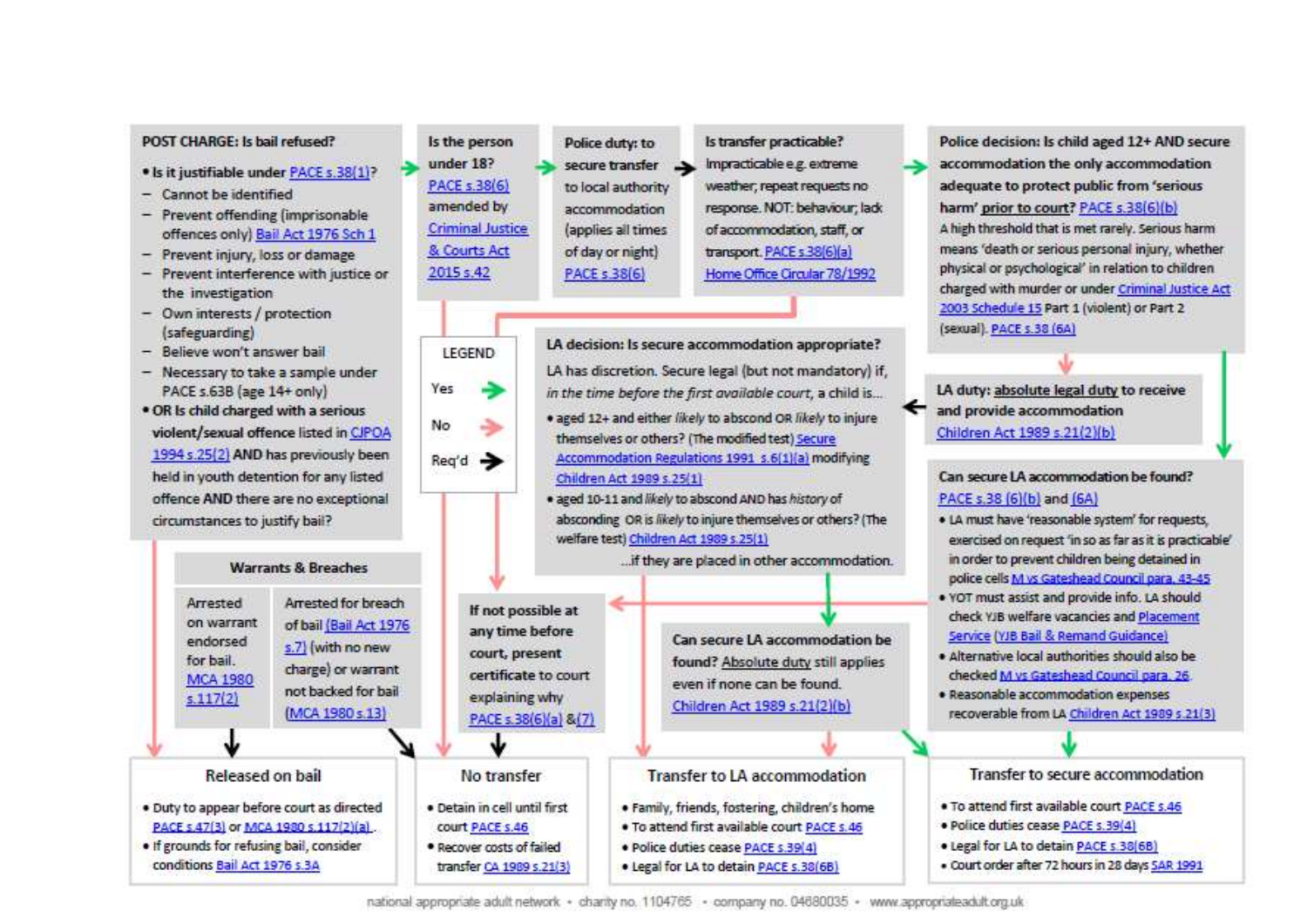## **Appendix D**

## **CERTIFICATE OF DETENTION OF AN ARRESTED JUVENILE**

**(Section 38(6) Police & Criminal Evidence Act 1984) as amended by Section 24 of the Criminal Justice Act and Public Order Act 1994**

| Ι,                         | <b>Custody No.</b> |     |
|----------------------------|--------------------|-----|
| Being a custody officer at |                    |     |
| hereby certify that at     | (Time / Date)      |     |
| a juvenile given the name  | Age                | Yrs |

of

was charged with an offence of

In accordance with the provision of Section 38(1) of the Police & Criminal Evidence Act 1984 I have authorised their further detention without bail and:

\* That by reason of circumstances as are specified below it is impracticable to move them to local authority accommodation

OR

\* Having attained the age of 12 years, that no secure accommodation is available and that keeping them in other local authority accommodation would not be adequate to protect the public from serious harm from them.

The specific grounds for not transferring them are as follows : FREETEXT

OR

\* They were moved to local authority accommodation, and it shall be lawful for any person acting on behalf of the authority to detain them that they shall be produced to the court.

Signed Date **Date** 

#### **NB A copy of this form must accompany each juvenile so transferred**

Any decision to require secure accommodation should be cleared by the Duty Inspector

*\* Delete those not applicable*